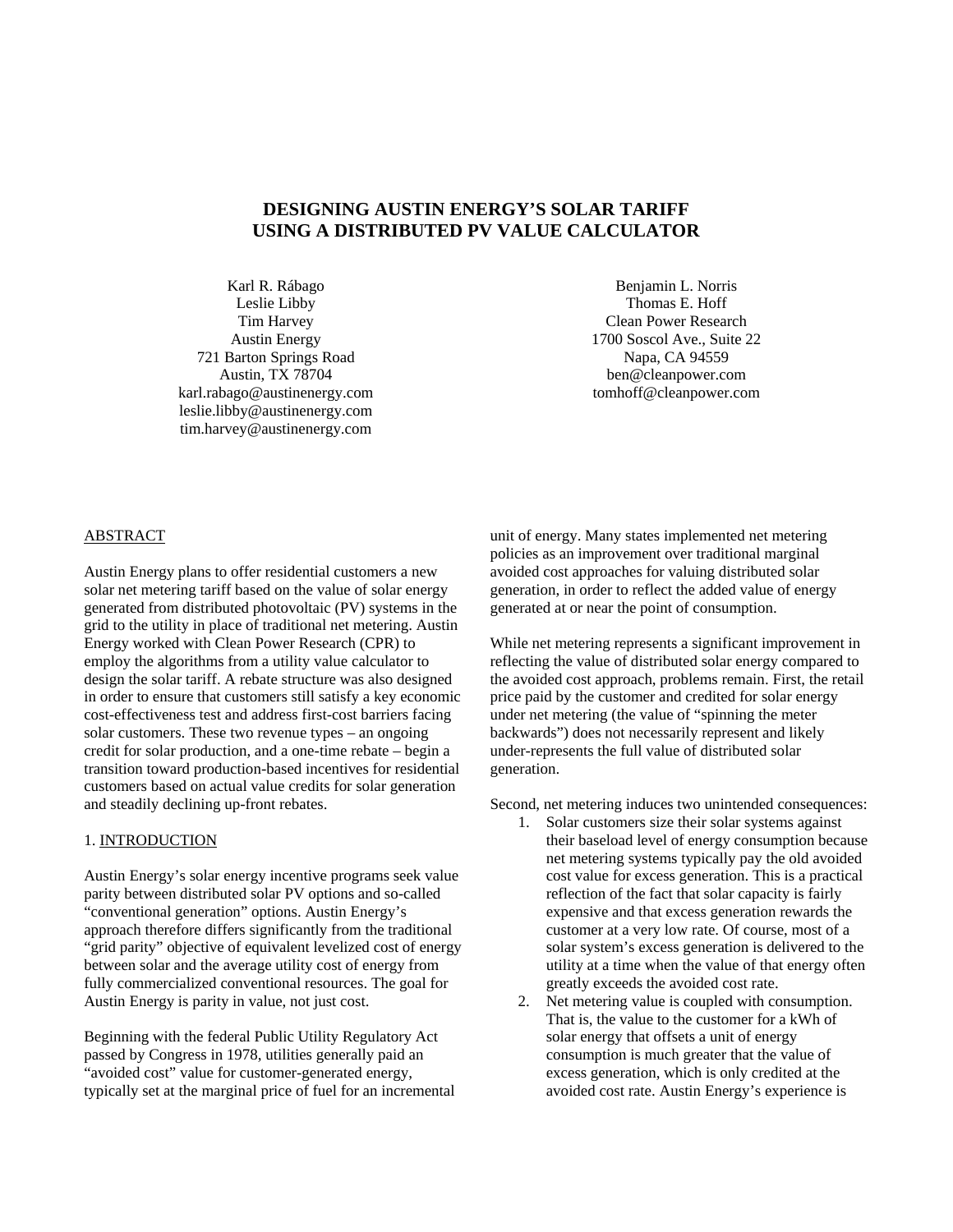that many solar customers recognize and respond to this signal to use more energy, based upon some sense that their consumption is "free" when a solar system is installed.

Austin Energy designed its new "value of solar" rate to address these unintended consequences and offer an improved, decoupled net metering approach.

Austin Energy worked with CPR to develop an approach for more accurately estimating the value of energy from distributed solar systems to the utility. The value of solar approach is still an avoided cost calculation at heart, but improves on that approach and net metering by calculating a unique, annually adjusted value for distributed solar energy.

Accurately computing a value of distributed solar energy is complicated. Difficulties inherent in accurate calculation include: modeling PV generation for locations without solar ground measurements; ensuring that the modeled outputs cover specific hours in which coincident electric loads have been measured by the utility; calculating marginal line loss savings during those same hours; forecasting fuel prices; determining the effective capacity of PV by calculating hourly loss of load probabilities; and applying principles of engineering economics. These requirements have historically made solar value studies technically difficult and thus cost-prohibitive for utilities and energy agencies alike.

# 2. DISTRIBUTED PV VALUE CALCULATOR

To address these issues, Austin Energy utilized algorithms developed by CPR for the purpose of streamlining value studies of this type. These algorithms underpin a web-based value calculator [1] that facilitates the entry of economic and technical assumptions and quickly performs study scenarios using previously published methodologies [2]. The tool is able calculates the following value components:

- Loss savings
- Energy savings
- Generation capacity savings
- Fuel price hedge value
- T&D capacity savings
- Environmental benefits

Taken together, these savings reflect the value of distributed solar energy to the utility—a "break-even" value for a specific kind of distributed generation resource, and a value at which the utility is economically neutral to whether it supplies such a unit of energy or obtains it from the customer.

**Loss savings** represent the benefits that distributed resources provide by reducing system losses by producing power in the same location where it is used. Loss savings increase the value of other benefits across generation, transmission, and distribution systems, and are computed differently depending upon benefit category. However, for all categories, loss savings are calculated hourly on the margin.

**Energy savings** are the benefits from distributed PV generation's offset of wholesale energy purchases. Energy value equals PV output plus loss savings times marginal energy cost. Marginal energy costs are based on fuel and O&M costs of the generator most likely operating on the margin (typically, a combined cycle gas turbine).

**Generation capacity savings** are the benefits of added capacity provided to the generation system by distributed PV. It is calculated as the product of the cost of capacity times PV's effective load carrying capability (ELCC), taking into account loss savings.

**Fuel price hedge value** represents the value of the fact that distributed PV generation has no fuel price uncertainty. It is calculated by determining how much it would cost to eliminate the fuel price uncertainty associated with natural gas generation through procurement of commodity futures.

**T&D capacity savings** are the benefits that distributed PV generation provides by reducing peak loading on the T&D system – delaying the need for capital investments in the T&D system. It equals the expected long-term T&D system capacity upgrade cost, divided by load growth, times financial term, times a factor that represents match between PV system output (adjusted for losses) and T&D system load.

**Environmental benefits** recognize the fact that the environmental footprint of PV is considerably smaller than that of fossil-based generation. Environmental value equals PV output times REC price—the incremental cost of offsetting a unit of conventional generation.

Austin Energy commissioned CPR to produce a customized version of the tool to incorporate the impacts of nodal pricing in the Electric Reliability Council of Texas (ERCOT) market.

#### 3. AUSTIN ENERGY RESIDENTIAL SOLAR TARIFF

The calculation of the value of solar at Austin Energy required a modification to the standard value tool methods in order to incorporate Austin Energy's nodal hourly prices. These represent the direct generation costs to the utility on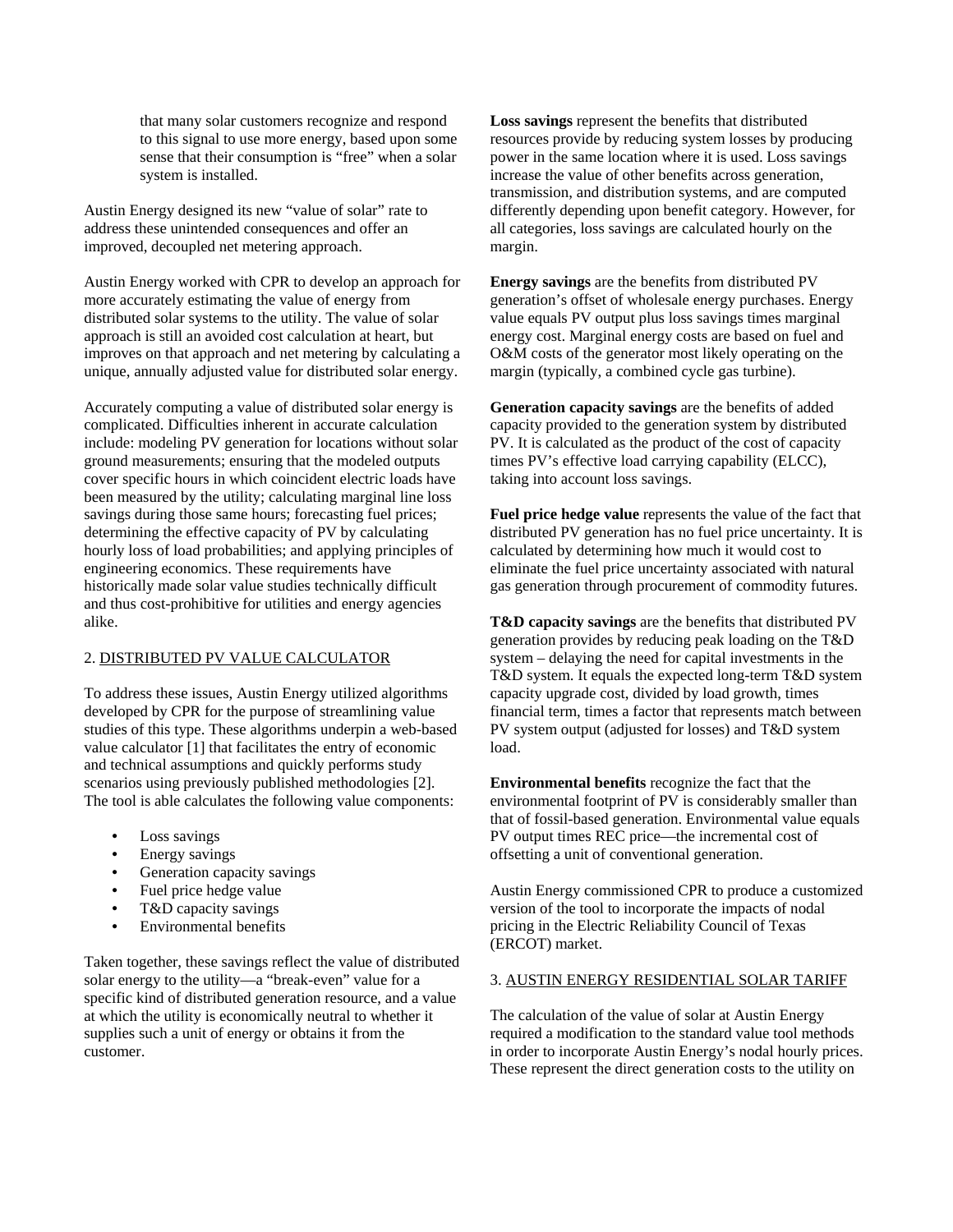an hourly basis, a major component of the value of solar c calculation.

Fig. 1 presents the temporal relationship between nodal pricing (blue line in top part of figure) and PV output (red line in bottom part of figure) for a horizontal system on a sample day (July 30, 2011). PV generation was modeled using SolarAnywhere [3], a satellite-based data set of solar irradiance. Based on this sample day, PV output appears to correlate positively with price.

Fig. 2 presents nodal prices and PV output for seven different configurations on a transmission constrained day The price jumps considerably on this day – peaking at about 50 times the peak price on the sample day. Consequently, this constrained day represents about 50 times the potential generation value relative to the sample day, and the PV profile match is more critical. West-facing systems are seen to be the best match with price, enabling them to capture more of this benefit by offsetting higher-priced wholesale e energy. to<br>y.

The average nodal price fails to accurately represent solar generation value because of the relatively good correlation between price and PV output, and given that in some cases PV is available during critical peak periods. A "PV output weighted nodal price" captures the effects of price variations and choice of solar configuration.



Fig. 1: Nodal price and PV output for July 30, 2011.

multiplying nodal market price by PV output factor for each hour, summing the total value for the year, then dividing by total annual PV energy production. The results are presented in Fig. 3. V output weighted nodal price is calculated by the

The PV<br>
multiply<br>
hour, su<br>
total an<br>
duare in Fig. 3<br>
The PV<br>
per kW<br>
solar pr<br>
relative<br>
average<br>
constan<br>
werage<br>
constan<br>
The PV<br>
mear ter<br>
generat<br>
describe<br>
The constan<br>
The PV<br>
mear ter<br>
describe<br>
The constan<br>
The c The PV output weighted nodal prices range from 6.1 to  $8.2¢$ per kWh, compared the system average nodal price of  $4.4¢$ per kWh. Depending on configuration and orientation, the solar premium can nearly double the value of solar energy, relative to the average nodal price, which only reflects the average e energy value for base load g generation with h a constant output over the year.

The PV output weighted nodal price was calculated for the near term (2 years) value of energy produced by a solar generator. For energy produced over the mid and long term—out to the 30 year expected life of the solar system— Austin Energy used CPR's value calculator methodology describ bed above.

The combined calculation approach reflects the fact that ERCOT nodal prices only reflect energy and generation capacity value. Total benefits of distributed solar energy to Austin Energy include energy, generation capacity, fuel price hedge, T&D capacity deferrals, environment, and loss savings.



Fig.2: Nodal price and PV output for August 3, 2011.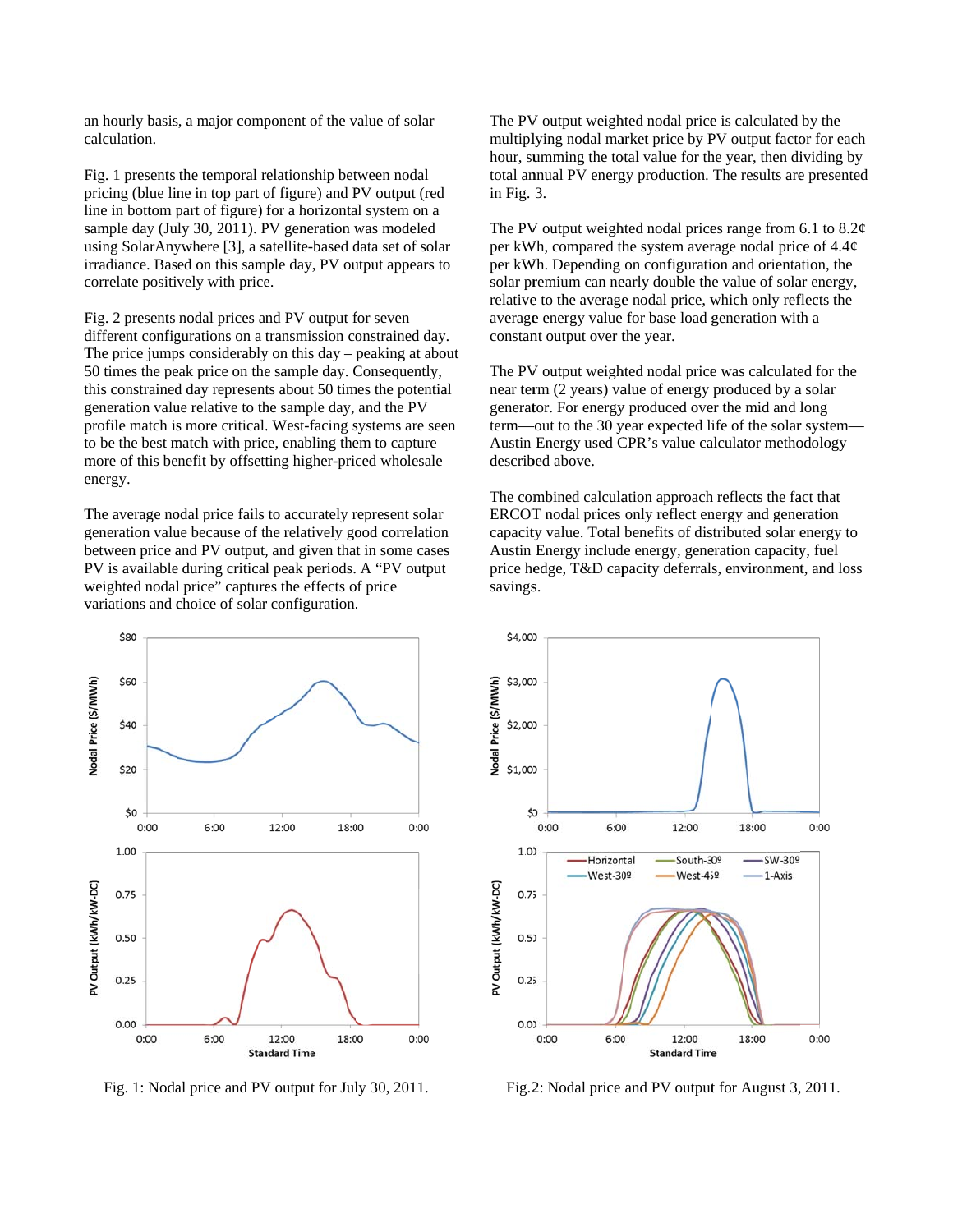

Fig. 3: Annual generation value and the solar premium.

The value results from the Distributed PV Value Calculator methodology are presented in Fig. 4. The fixed, south-facing PV system with a 30-degree tilt, the most common configuration and orientation in Austin Energy's service territory inventory of some 1,500 distributed solar systems, is taken as the reference system for the solar tariff. For this system, the levelized value of solar is calculated as  $12.8¢$ p per kWh.

A Austin Energy used the value of solar calcul lation to design n a simple, improved residential solar rate. Under the new tariff, Austin Energy will calculate the residential customer's charges for electric service as if the customer had no solar charges for electric service as if the customer had no solar<br>PV system at their home, and then credit the customer's bill with an amount equal to the current value of solar times the total number of kWh produced by the solar system. The value of solar is recalculated each along with the utility's fuel charge, to reflect the current value of solar.

The new value of solar rate provides a more fair and accurate credit to the customer for solar generation than the traditionally calculated marginal avoided cost approach, and is more accurate than the traditional net metering approach<br>of crediting the customer at the retail rate for solar<br>generation offsetting consumption and a marginal avoided of crediting the customer at the retail rate for solar generation offsetting consumption and a marginal avoided cost for excess generation. Furthermore, by more fairly crediting customers for installing a higher-value generation resource on the grid, the value of solar rate reduces the payback period for solar investments. And by decoupling th he credit from the customer's s consumption of energy, Austin Energy's proposed value of solar rate aligns the customer's incentives with a conservation ethic—each additional unit of saved energy earns the customer at least the retail rate, and if it produces a unit of excess solar generation, generates the customer a full value of solar c credit.



Fig. 4: PV value results by component and configuration.

Finally, the value of solar rate works to ensure that the utility charges for its full cost of serving the customer, even if the customer installs and operates a distributed generation system. This approach stands as a significant improvement over the approach many utilities are trying to take in setting a stand-alone distributed generation service rate aimed at recovering fixed costs associated with providing electric service and infrastructure to self-generating customers.

#### 4. AUSTIN ENERGY REBATE

While the new solar tariff represents a more accurate and sophisticated calculation of the avoided costs to the utility, Austin Energy's rebate program is intended to provide a temporary, supplemental incentive to encourage customer investm ment in PV.

Since the solar tariff replaces bill savings from net metering as the primary revenue stream benefiting the customer, and generates greater value for the customer, the rebate has to be re-assessed to ensure that the amount represents an equivalent level of cost-effectiveness to the customerinvestor.

The following rebate analysis is for the residential program (comm mercial rebates w will be develop ped at a future date).

For program continuity, the revised rebate will continue to be calculated as it has been in the past:

 $RebateAmount$  (\$) =  $PVRating(kWdc - stc)$  $batchmount$  (\$) =  $PVRating(kWdc - stc)$  x<br>InverterEfficiency (%) x RebateLevel (\$/kWdc)

The program design assumes an 8% per year drop in PV capital cost. Rebate levels reduce correspondingly at capacity-based steps until such time as the rebate is no longer necessary.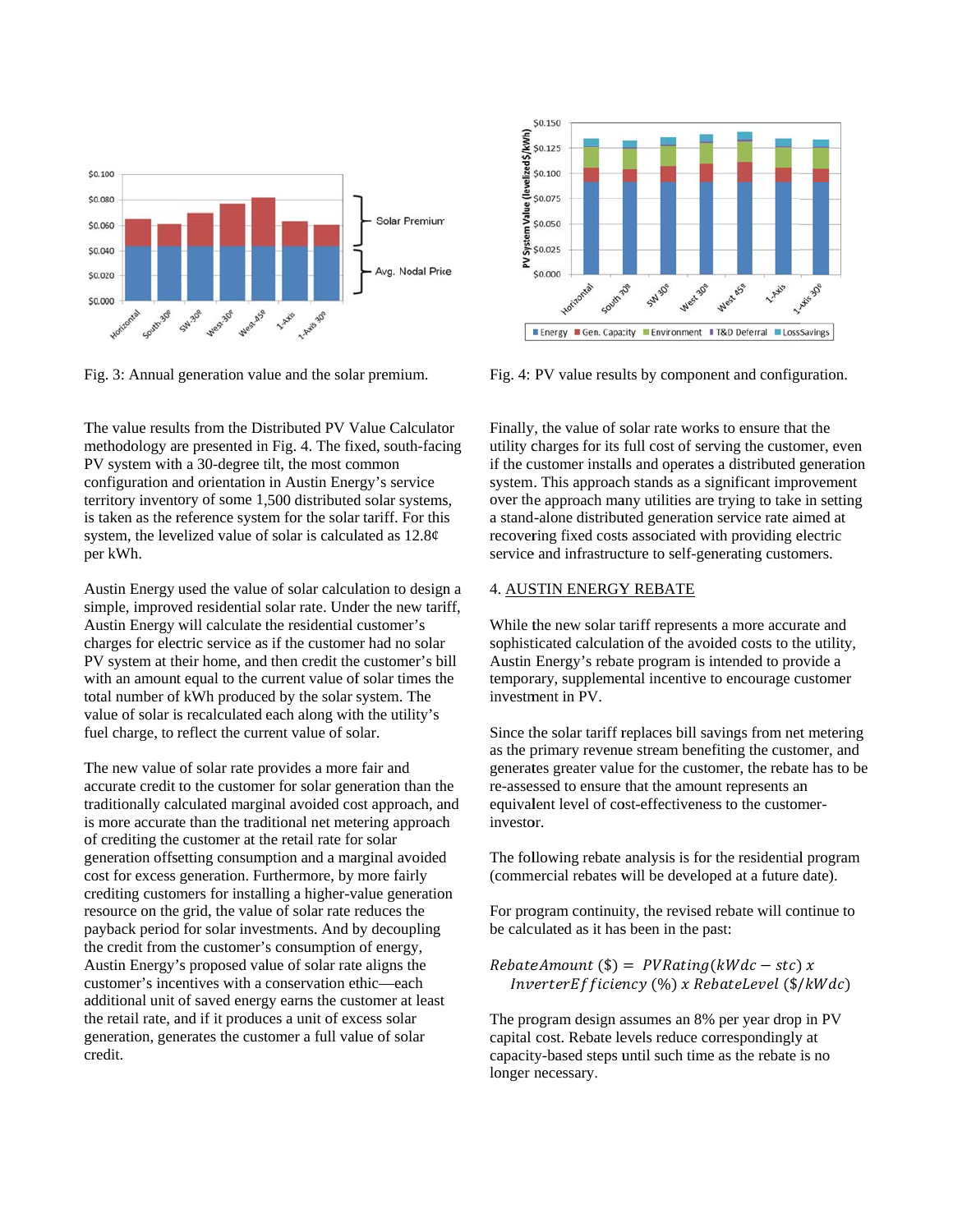Simple payback is taken as the measure of coste effectiveness (a a different mea asure might be used for the commercial program), and the only other incentive available is the 30% federal tax credit, assumed to be available for all of the years of the study.

Other assumptions included in this example:

- PV capital cost is \$4.25 per Wdc.
- PV capital cost reduction of 8% per year.
- Program should lead to 10 MW of new capacity by 2020.
- Rebate decreases to zero by 2020.
- Participation increases by 10% per year.
- Levelized value of solar is \$0.128 per kWh.
- PV reference system is south facing,  $30^\circ$  tilt, located in Austin, with a 95.5% inverter efficiency.

Simply payback was calculated for a range of customers and system sizes. For example, by modeling a residential customer on an E01 rate schedule with an original annual electric bill of \$1,600 per year, scaling an assumed residential load profile to correspond with this bill amount, modeling the hourly output of a 5 kWdc with the reference system location and orientation, calculating monthly retail modeling the hourly output of a 5 kWdc with the reference<br>system location and orientation, calculating monthly retail<br>bills and net metering carryover, the system would result in annual bill savings to the customer of \$701. The reference PV system would produce a total of 6,785 kWh, so the effective economic benefit to the customer is \$701 / 6,785  $kWh = 10.3¢$  per kWh. At this level and the current Austin Energy rebate, the bill savings of the reference PV system corresponds to a simple payback of about 9 years. kWh = 10.3¢ per kWh. At this level and the current Austin<br>Energy rebate, the bill savings of the reference PV system<br>corresponds to a simple payback of about 9 years.<br>Under this structure, the 10 MW of capacity would be<br>ex

Under this structure, the 10 MW of capacity would be program cost may be calculated.

By holding all other values constant, Austin Energy can compare the payback period associated with a conventional n net metering ap pproach (value of solar set at residential energy rate) to that for the more comprehensively calculated value (currently \$0.128/kWh).

Alternatively, the model can be used to adjust rebates to achieve a target payback period. At this time, Austin Energy is using the model to plan a multi-year rebate structure designed to accomplish a specific program capacity level—a M MW goal.

A model was developed to calculate required rebates under an exponentially descending capital cost scenario and converted to capacity based steps using methods described converted to capacity based steps using methods described<br>previously [4]. The structure of the stepwise capacity-driven rebate is presented in Fig 5 (the y-axis is intentionally unspecified because the final rebate structrue is still in p process).



Fig. 5: Austin Energy rebate levels for residential costeffectiveness.

## 6. CONCLUSIONS

Austin Energy and CPR have used a multi-factor value of the solar energy calculator to establish a new, proposed "value of solar" residential rate for retail customers. This exciting innovation in solar rate design uses a superior avoided cost calculation and simplified net metering charge and credit approach to more fairly credit customers for the value of their solar generation, align solar rates with energy conservation, and address utility distribution system costs. The more fair and accurate value of solar rate allows utilities to adjust rebates or other special incentives to focus more narrowly on correcting for first-cost and other investment hurdles faced by solar customers.

With the help of an additional cost-effectiveness model developed by CPR, Austin Energy is in the process of tuning its incentive programs to reach a specific program capacity goal while maintaining fidelity to costeffectiveness criteria. The study demonstrated a model for structuring a stepped capacity-based rebate program. The model incorporates a declining PV price, a volumetric program goal, and a cost-effectiveness test selected as the most relevant for the customer-investor.

The value calculator methodologies were advanced under this study to provide a means for incorporating nodal pricing, specifically the prices system in place in the ERCOT system. This study illustrated the importance of calculating the generation value using properly timesynchronized solar output modeling because of the positive correlation between price and solar output. In the case of Austin Energy, this "solar premium" resulted in generation value of solar as high as twice the average annual price, depending upon configuration.